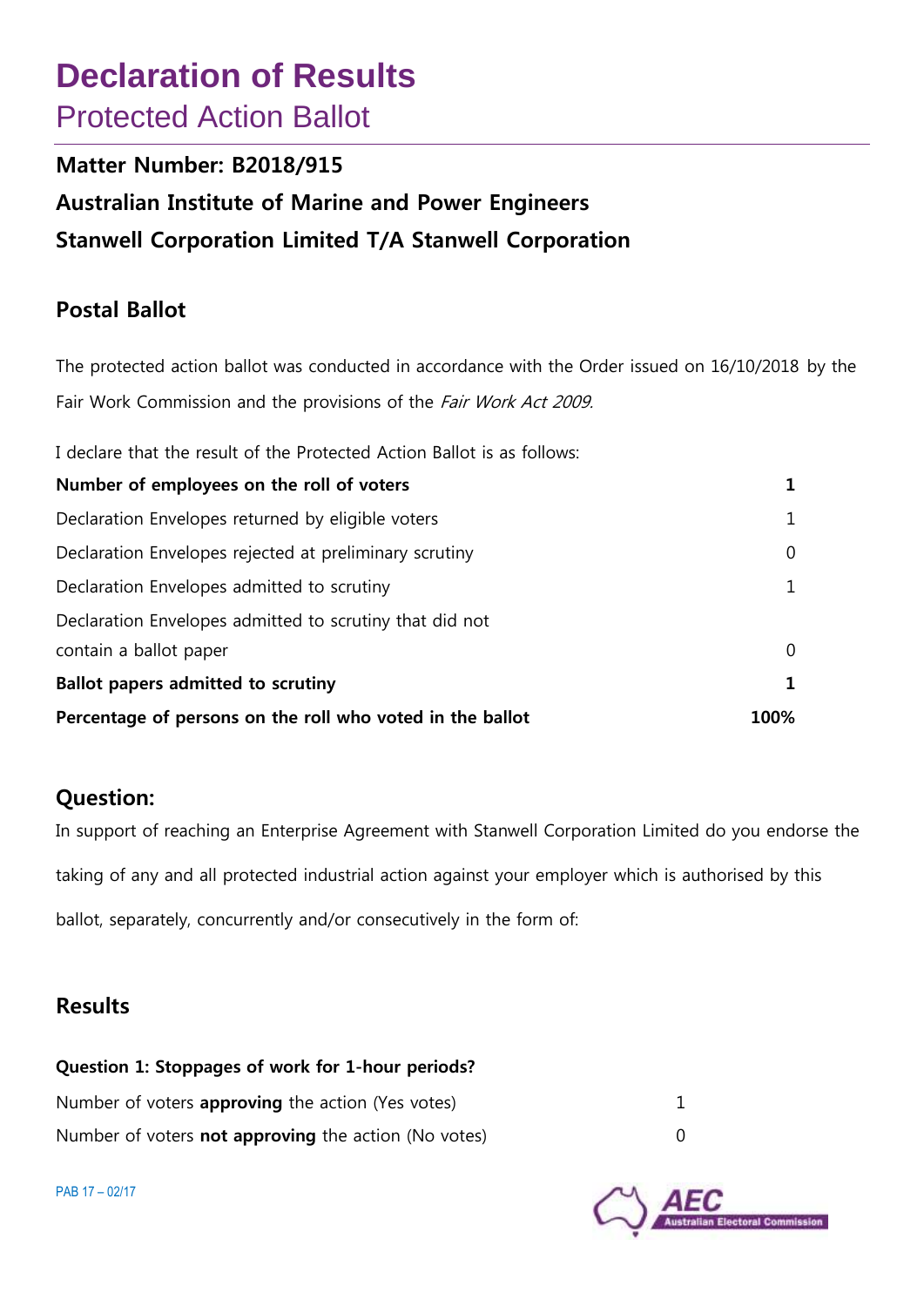#### **Question 2: Stoppages of work for 2-hour periods?**

| Number of voters <b>approving</b> the action (Yes votes)    |  |
|-------------------------------------------------------------|--|
| Number of voters <b>not approving</b> the action (No votes) |  |
| Number of informal ballot papers                            |  |

#### **Question 3: Stoppages of work for 4-hour periods?**

| Number of voters <b>approving</b> the action (Yes votes)    |  |
|-------------------------------------------------------------|--|
| Number of voters <b>not approving</b> the action (No votes) |  |
| Number of informal ballot papers                            |  |

#### **Question 4: Stoppages of work for 8-hour periods?**

| Number of voters <b>approving</b> the action (Yes votes)    |  |
|-------------------------------------------------------------|--|
| Number of voters <b>not approving</b> the action (No votes) |  |
| Number of informal ballot papers                            |  |

### **Question 5: Stoppages of work for 24-hour periods?**

| Number of voters <b>approving</b> the action (Yes votes)    |  |
|-------------------------------------------------------------|--|
| Number of voters <b>not approving</b> the action (No votes) |  |
| Number of informal ballot papers                            |  |

### **Question 6: Stoppages of work for indefinite periods?**

| Number of voters <b>approving</b> the action (Yes votes)    |  |
|-------------------------------------------------------------|--|
| Number of voters <b>not approving</b> the action (No votes) |  |
| Number of informal ballot papers                            |  |

### **Question 7: Indefinite or periodic bans on confined space work?**

| Number of voters <b>approving</b> the action (Yes votes)    |  |
|-------------------------------------------------------------|--|
| Number of voters <b>not approving</b> the action (No votes) |  |
| Number of informal ballot papers                            |  |

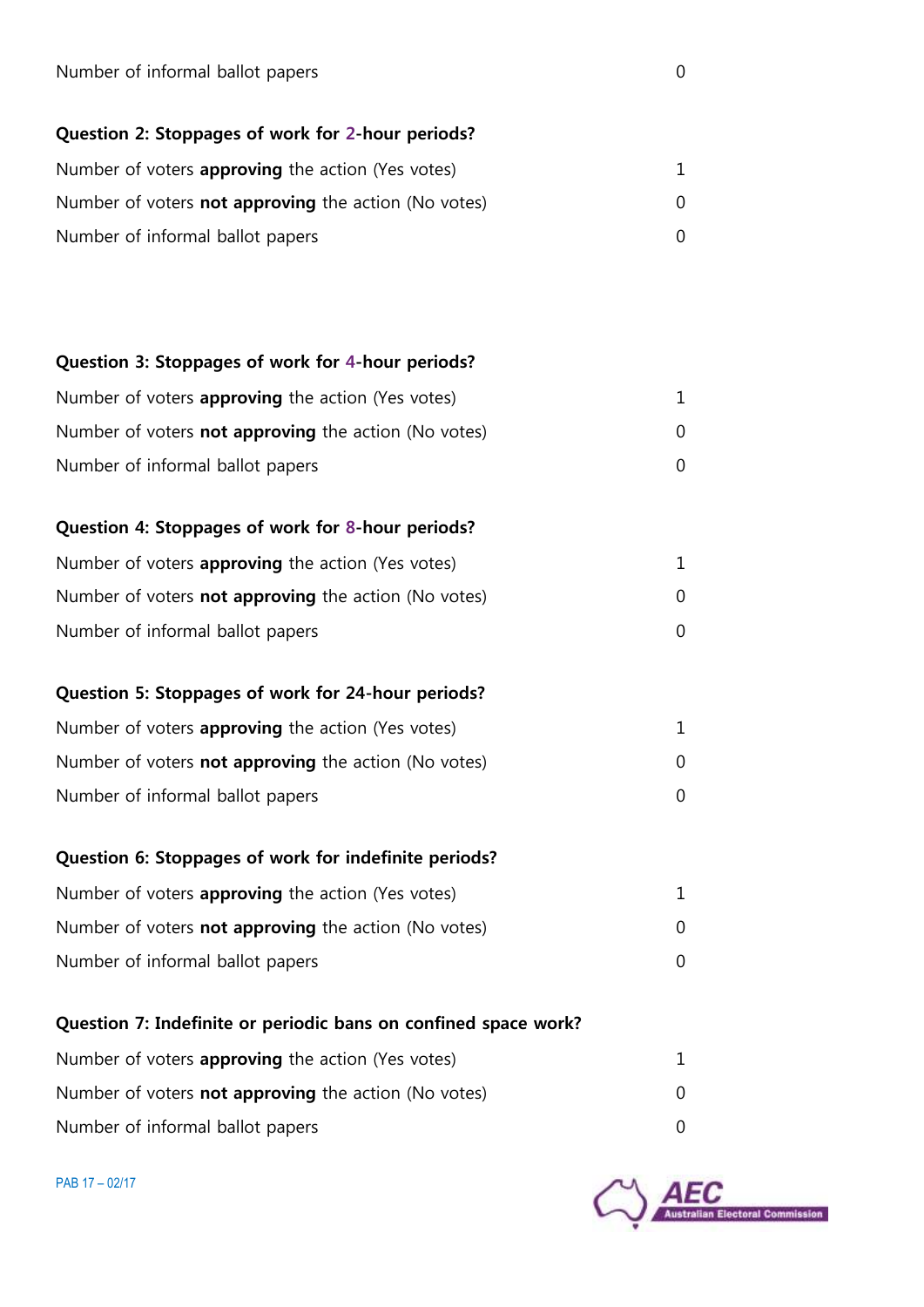| Question 8: Indefinite or periodic bans on working at heights? |  |  |
|----------------------------------------------------------------|--|--|
|----------------------------------------------------------------|--|--|

| Number of voters <b>approving</b> the action (Yes votes)    |  |
|-------------------------------------------------------------|--|
| Number of voters <b>not approving</b> the action (No votes) |  |
| Number of informal ballot papers                            |  |

### **Question 9: Indefinite or periodic bans on driving company vehicles in particular locations?**

| Number of voters <b>approving</b> the action (Yes votes)    |  |
|-------------------------------------------------------------|--|
| Number of voters <b>not approving</b> the action (No votes) |  |
| Number of informal ballot papers                            |  |

#### **Question 10: Indefinite or periodic bans on the performance of stores related activities?**

| Number of voters <b>approving</b> the action (Yes votes)    |  |
|-------------------------------------------------------------|--|
| Number of voters <b>not approving</b> the action (No votes) |  |
| Number of informal ballot papers                            |  |

#### **Question 11: Indefinite or periodic bans on attending meetings?**

| Number of voters <b>approving</b> the action (Yes votes)    |  |
|-------------------------------------------------------------|--|
| Number of voters <b>not approving</b> the action (No votes) |  |
| Number of informal ballot papers                            |  |

### **Question 12: For an unlimited number of periods of one or more hours duration reducing the**

### **megawatt rate of change to 3.0 megawatts per minute on all in service units?**

| Number of voters <b>approving</b> the action (Yes votes)    |  |
|-------------------------------------------------------------|--|
| Number of voters <b>not approving</b> the action (No votes) |  |
| Number of informal ballot papers                            |  |

#### **Question 13: Indefinite or periodic bans on performing higher duties?**

| Number of voters <b>approving</b> the action (Yes votes)    |  |
|-------------------------------------------------------------|--|
| Number of voters <b>not approving</b> the action (No votes) |  |
| Number of informal ballot papers                            |  |

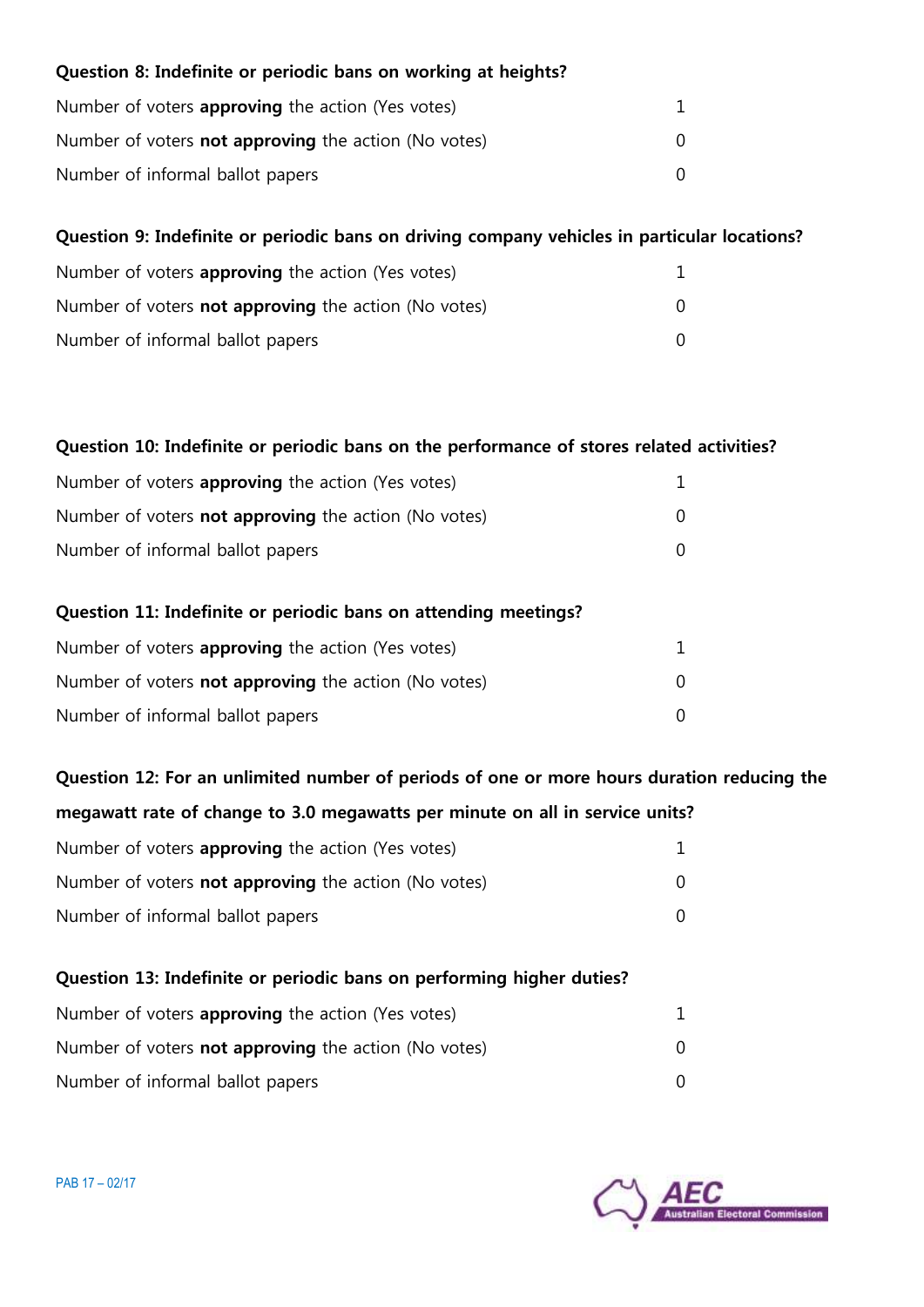| Question 14: Indefinite or periodic bans on day workers working outside the span of hours? |  |
|--------------------------------------------------------------------------------------------|--|
| Number of voters <b>approving</b> the action (Yes votes)                                   |  |
| Number of voters <b>not approving</b> the action (No votes)                                |  |
| Number of informal ballot papers                                                           |  |

# **Question 15: Indefinite or periodic bans on overtime worked and self -managed time?** Number of voters **approving** the action (Yes votes) and the state of  $\frac{1}{1}$ Number of voters **not approving** the action (No votes) 0 Number of informal ballot papers on the contract of the contract of the contract of the contract of the contract of the contract of the contract of the contract of the contract of the contract of the contract of the contra

**Question 16: The imposition of an unlimited number of bans of one or more hours duration, on the operation of one or more of the generators at the Tarong Power Stations to generate more than 300 megawatts of power output per generator?** Number of voters **approving** the action (Yes votes) and the state of  $\frac{1}{1}$ Number of voters **not approving** the action (No votes) 0 Number of informal ballot papers on the contract of the contract of the contract of the contract of the contract of the contract of the contract of the contract of the contract of the contract of the contract of the contra

**Question 17: For an unlimited number of periods of one or more hours duration, operating one or more of the generators at the Tarong Power Stations to generate no more than a maximum 300** 

| Number of voters <b>approving</b> the action (Yes votes)    |  |
|-------------------------------------------------------------|--|
| Number of voters <b>not approving</b> the action (No votes) |  |
| Number of informal ballot papers                            |  |

**megawatts of power output per generator?**

**Question 18: The imposition of an unlimited number of bans of one or more hours duration, on the operation of one or more of the generators at the Tarong Power Stations to generate more than 180 megawatts of power output per generator?** Number of voters **approving** the action (Yes votes) and the state of  $\frac{1}{1}$ Number of voters **not approving** the action (No votes) 0 Number of informal ballot papers of  $\sim$  0

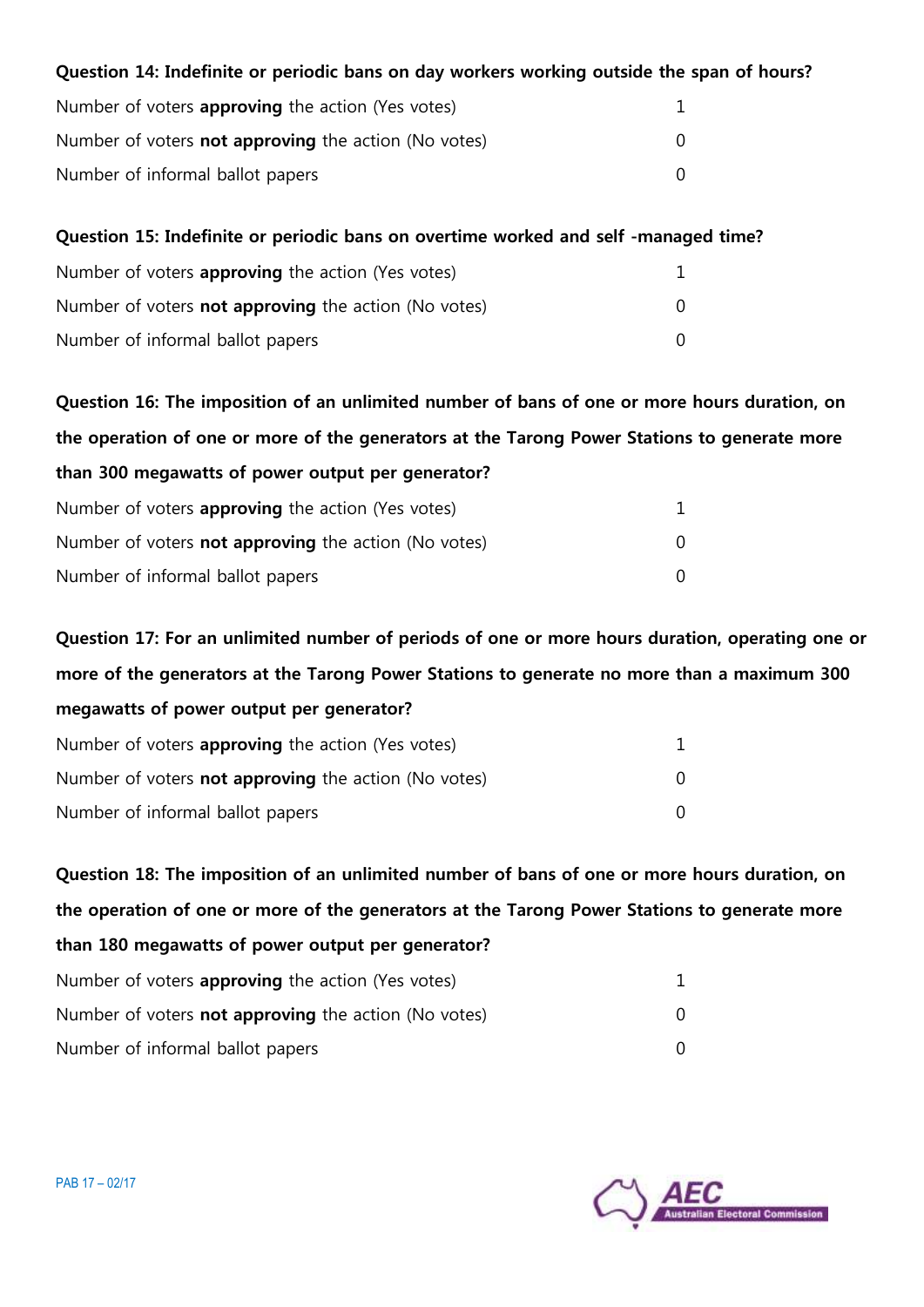**Question 19: For an unlimited number of periods of one or more hours duration, operating one or more of the generators at the Tarong Power Stations to generate no more than a maximum 180 megawatts of power output per generator?** Number of voters **approving** the action (Yes votes) 1 Number of voters **not approving** the action (No votes) 0 Number of informal ballot papers 0

### **Question 20: Indefinite or periodic bans of Safe Work Authorisations between the hours of 05:00 hours to 11:00 hours?**

| Number of voters <b>approving</b> the action (Yes votes)    |  |
|-------------------------------------------------------------|--|
| Number of voters <b>not approving</b> the action (No votes) |  |
| Number of informal ballot papers                            |  |

# **Question 21: Indefinite or periodic bans making Ellipse (work clearance management) entries between 05.00 hours to 17.00 hours?** Number of voters **approving** the action (Yes votes) and the state of  $\frac{1}{1}$ Number of voters **not approving** the action (No votes) 0 Number of informal ballot papers 0

## **Question 22: Indefinite or periodic bans on reading emails only between 13:30 hours to 14:30 hours?**

| Number of voters <b>approving</b> the action (Yes votes)    |  |
|-------------------------------------------------------------|--|
| Number of voters <b>not approving</b> the action (No votes) |  |
| Number of informal ballot papers                            |  |

#### **Question 23: Indefinite or periodic bans on reading emails, and/or sending emails?**

| Number of voters <b>approving</b> the action (Yes votes)    |  |
|-------------------------------------------------------------|--|
| Number of voters <b>not approving</b> the action (No votes) |  |
| Number of informal ballot papers                            |  |